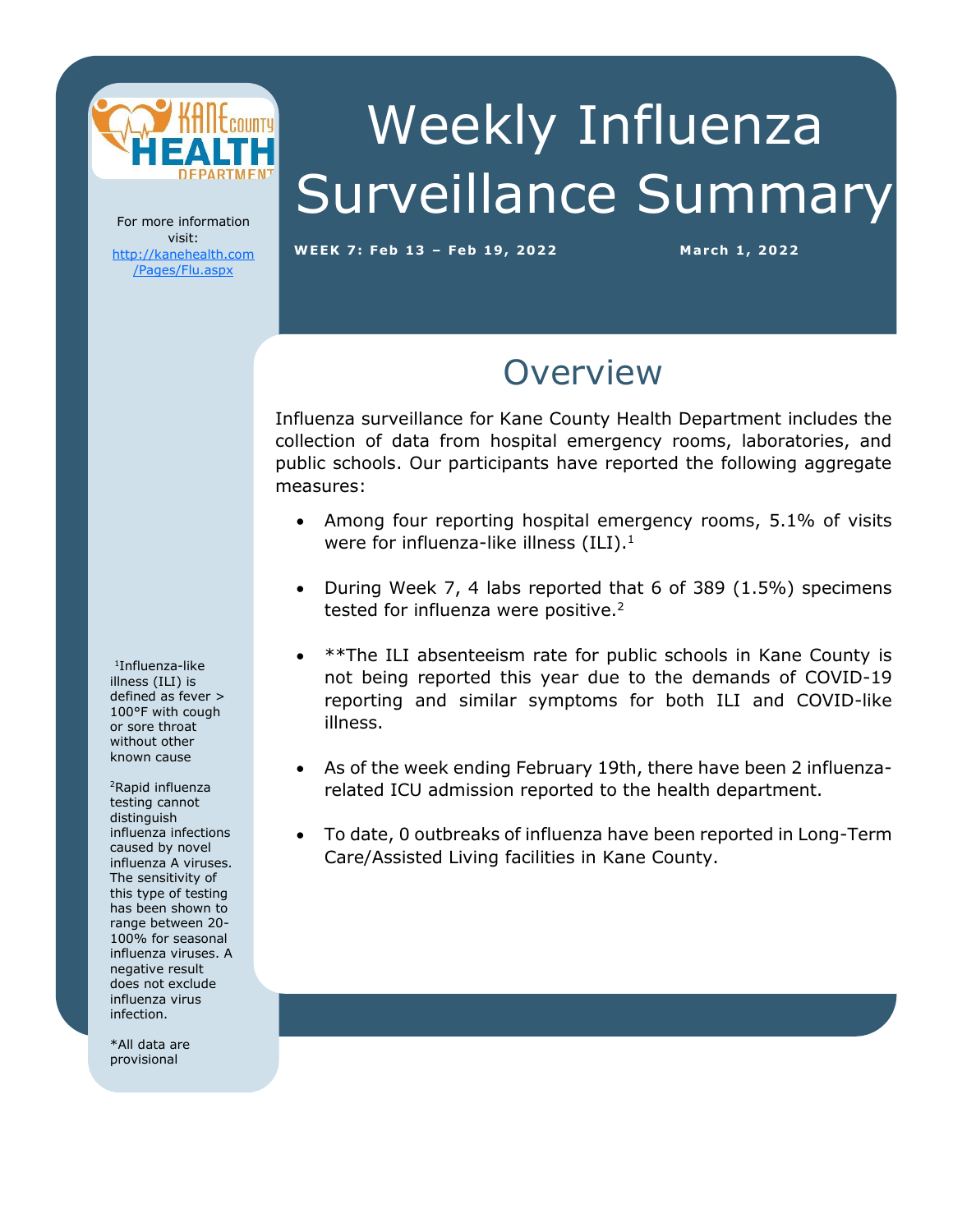# Emergency Room Visits

During Week 7, 5.1% of reported hospital emergency room visits were for influenza-like illness  $(III).<sup>1</sup>$ 

Each week, data for the 2021-22 season will be presented with data from the previous flu seasons to show the trend of ER visits for ILI over time.

Visits for influenza-like illness to reporting emergency rooms during Week 7 had the following age distribution:

- 0-4 years: 37.7% of all ILI visits
- 5-24 years: 23.1% of all ILI visits
- 25-64 years: 29.7% of all ILI visits
- 65+ years: 9.8% of all ILI visits

Throughout the season, KCHD will provide updated information on the total number of people visiting the emergency room for ILI, and what age groups make up those visits.

1 Influenza-like illness (ILI) is defined as fever > 100°F with cough or sore throat without other known cause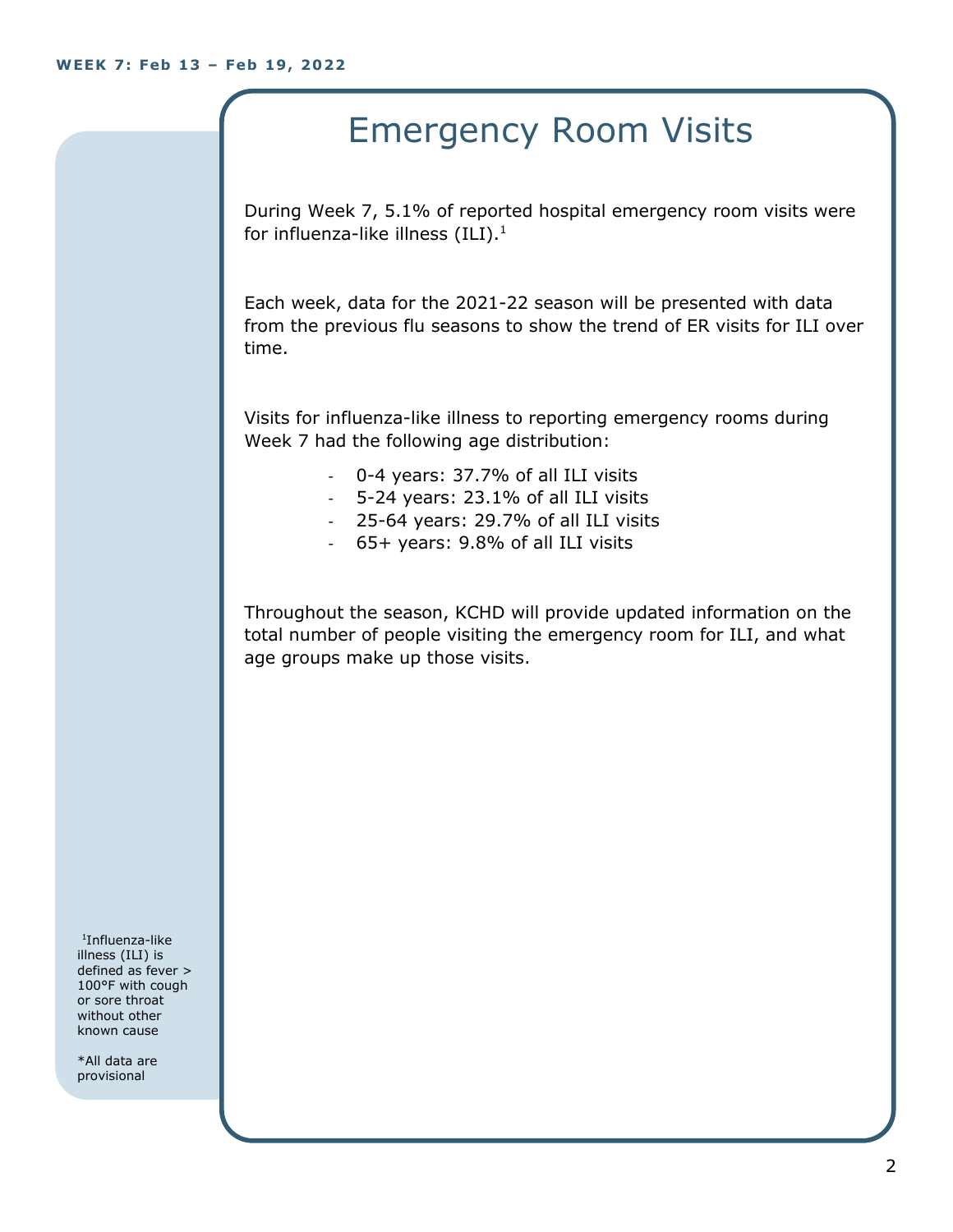

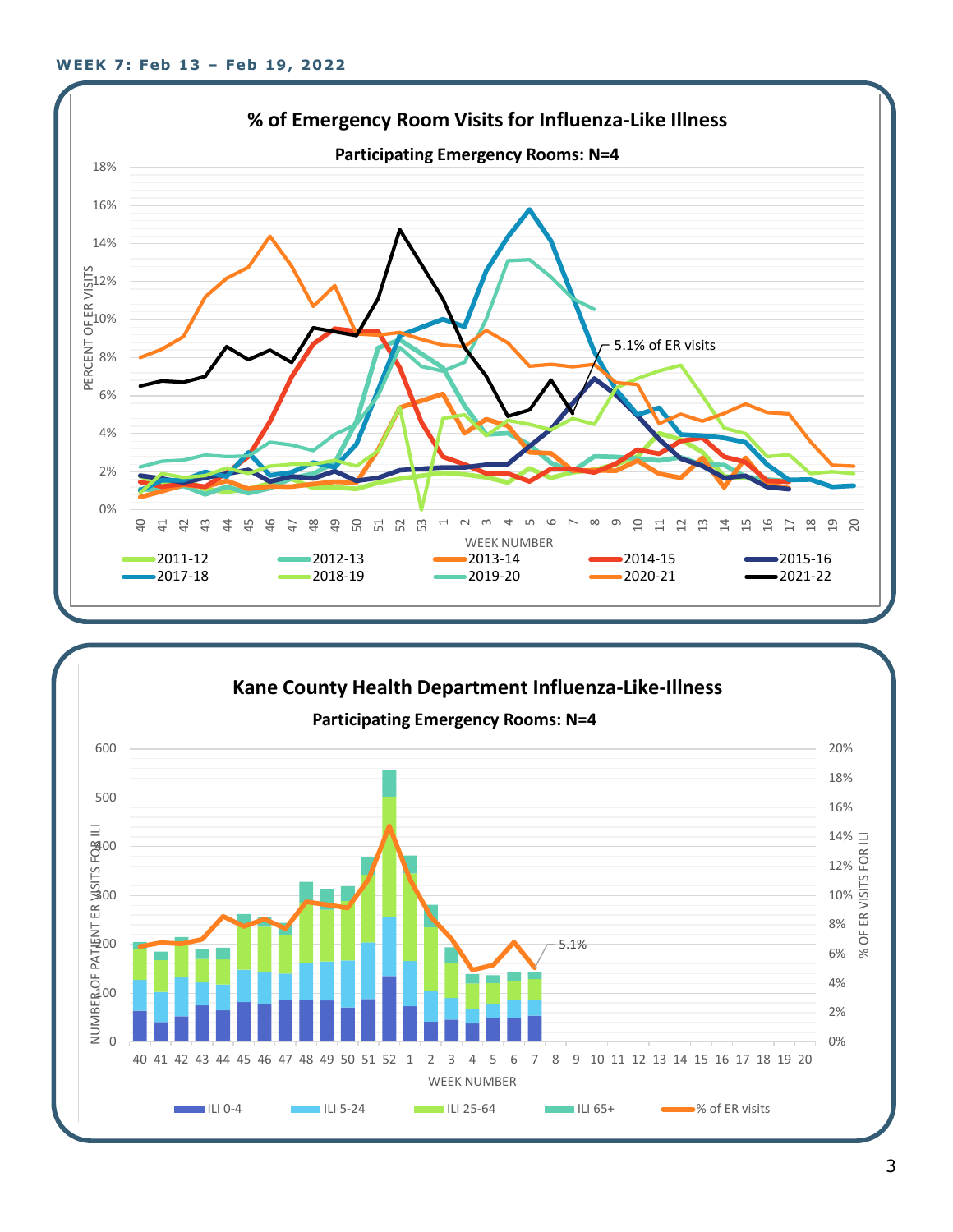# Laboratory Tests

| <b>Kane County Labs (4)</b>       | Week: 7       |                | <b>Season Total</b> |                |  |
|-----------------------------------|---------------|----------------|---------------------|----------------|--|
|                                   | <b>Number</b> | <b>Percent</b> | <b>Number</b>       | <b>Percent</b> |  |
| <b>Specimens Tested</b>           | 389           |                | 9518                |                |  |
| <b>Specimens Positive</b>         | 6             | 1.5%           | 170                 | 1.8%           |  |
| <b>Positive Specimens by Type</b> |               |                |                     |                |  |
| Influenza A                       | 6             | 100.0%         | 162                 | 95.3%          |  |
| Influenza B                       | O             | 0.0%           | 8                   | 4.7%           |  |
| Influenza AB                      | 0             | 0.0%           | ∩                   | 0.0%           |  |
| Unknown                           | O             | $0.0\%$        |                     | 0.0%           |  |



Rapid influenza testing cannot distinguish influenza infections caused by novel influenza A viruses. The sensitivity of this type of testing has been shown to range between 20- 100% for seasonal influenza viruses. A negative result does not exclude influenza virus infection.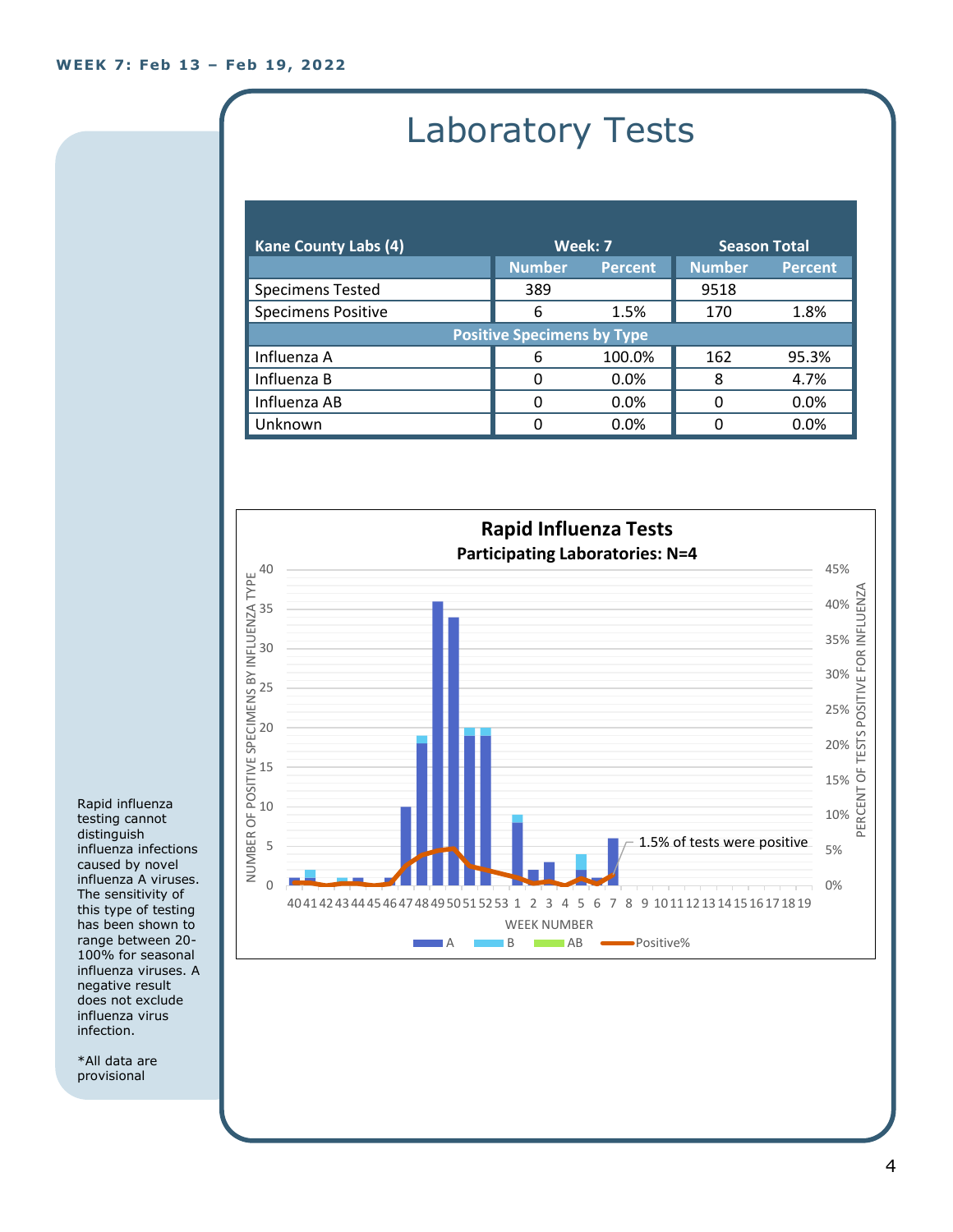### Student Absenteeism

The ILI absenteeism rate for public schools in Kane County is not being reported this year due to the demands of COVID-19 reporting and similar symptoms for both ILI and COVID-like illness.

Influenza-like illness (ILI) is defined as fever > 100°F with cough or sore throat without other known cause.